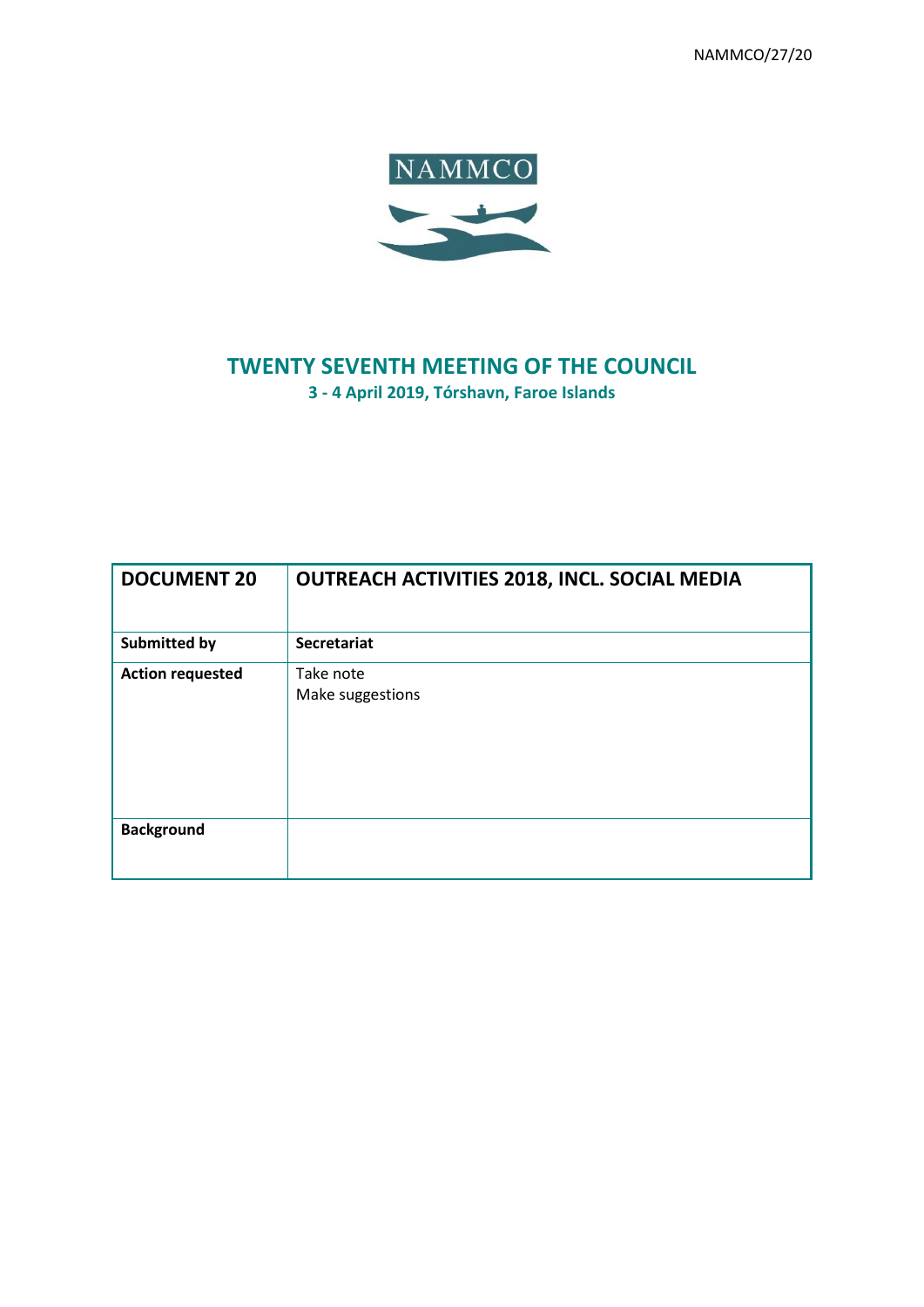| <b>Month</b> | Conference or meeting // Contribution                             | <b>Venue</b> | <b>Staff</b> |
|--------------|-------------------------------------------------------------------|--------------|--------------|
|              |                                                                   |              |              |
| March        | <b>Gujarat International Maritime Law Academy 2018</b>            | Ahmedabad,   | SI           |
|              | <b>Presentation by NAMMCO/Ivanovitch:</b>                         | Gujarat, IN  | (intern)     |
|              | "Conservation of resources and sustainable utilisation from       |              |              |
|              | the NAMMCO perspective"                                           |              |              |
| October      | Fjord and Coast Flagship - FRAM Center                            | Tromsø, NO   | <b>CW</b>    |
|              | <b>Presentation by NAMMCO/Winsnes:</b>                            |              | invited      |
|              | "How science is used in NAMMCO advice"                            |              |              |
| November     | XXeme Séminaire du Reseau National Echouage                       | La Rochelle, | GD           |
|              | [20 <sup>th</sup> Seminar of the French Stranding Network]        | <b>FR</b>    | invited      |
|              | <b>Presentation by NAMMCO/Desportes:</b>                          |              |              |
|              | "De la Rochelle à la Rochelle (- en passant par NAMMCO)"          |              |              |
|              | [From La Rochelle to la Rochelle, via NAMMCO]                     |              |              |
| December     | <b>Harbour Porpoise Symposium [organised by NAMMCO &amp; IMR]</b> | Tromsø, NO   | GD,          |
|              | <b>Presentation by NAMMCO/Desportes:</b>                          |              | FW, SE,      |
|              | "Contributing to a sustainable North - 26 years of Regional       |              | <b>SS</b>    |
|              | Marine Mammal Management in the North Atlantic"                   |              |              |
| February     | <b>Student Symposium [organised by NAMMCO]</b>                    | Tromsø, NO   | SE, SS,      |
|              | <b>Presentation by NAMMCO/Enoksen:</b>                            |              | <b>FW</b>    |
|              | "Contaminants in North Atlantic marine mammals - a review"        |              |              |
|              | <b>Presentation by NAMMCO/Smith:</b>                              |              |              |
|              | "Reporting on hunting methods: a review of welfare                |              |              |
|              | assessment parameters in marine and terrestrial mammals"          |              |              |

## 1. OVERVIEW OF PRESENTATIONS AT DIFFERENT FORA

### **Comments on the participation in the French Seminar and the dissemination of the NAMMCO message in general**

The aim and benefit to NAMMCO of participating to diverse fora is to expose the work of NAMMCO to people unfamiliar with the organisation. The idea of marine mammal as food resources in a global ecosystem perspective has proven to be a very potent concept to get people's attention and, through that, also often acceptance for NAMMCOs work.

Desportes was invited to participate and present at the French Seminar in November. Her talk described her personal journey, from La Rochelle through the Faroe Islands to the NAMMCO Secretariat, and her change of mind along the way regarding whaling and sealing issues. It presented Faroese pilot whaling as a *normal,* although unusual, activity and coastal whaling, including pilot whaling, and sealing as activities with a minimal environmental impact  $$ especially when compared to other sources of animal proteins. The attendance was very much engaged marine mammal lovers, although of the naturalist and scientist type. However, the talk received a lot of positive feedback both during the seminar and afterwards via email. One comment received after the seminar is worth translating.

"*I really wanted to reiterate you my thanks for your clear, lively, engaged, sensible and logical intervention. It is very valuable to hear facts presented without demagogy and sentimentality, in short natural things. During your talk, my impression was not to hear something fallen from the moon but on the contrary to be presented with a pressing reality, unfortunately occulted for many. And - only among us two - I simply felt the wish to taste pilot whale meat*."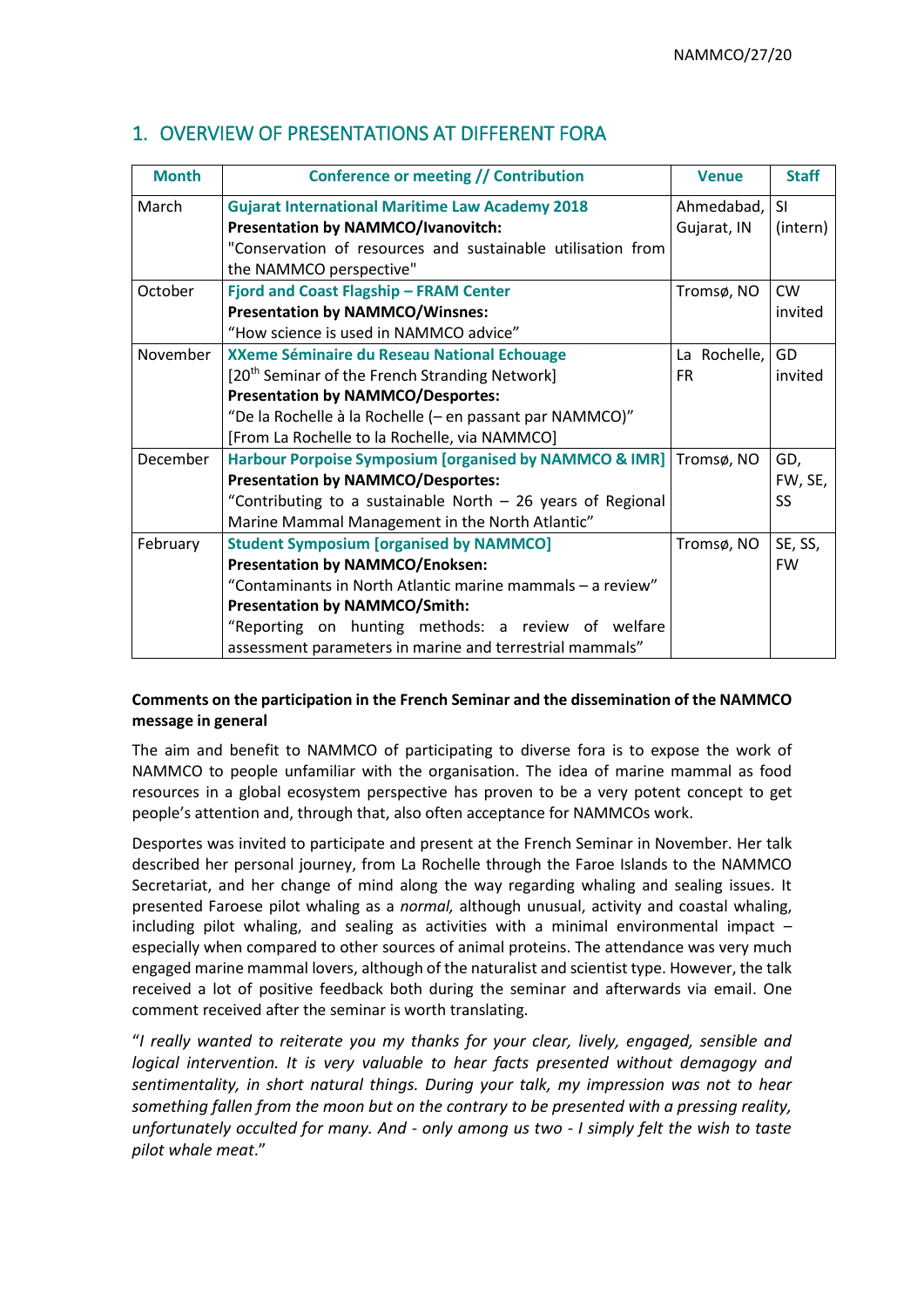People being presented with information on whaling and sealing as activities in line with blue economy and having a very low environmental impact and cost – when managed sustainably – are often surprised in a positive or at least understanding manner. It is an argument that holds and an argument that people, when confronted with facts and a comparison of costs and benefits, can relate to and accept. Clearly, more and more people seem able to understand and recognise, notably because of the discourse on climate change, that the major concerns for the marine environment are not whaling and sealing at present rates and that environmental problems are global. But the need to present different public with these facts is there and the task huge.

## 2. OUTREACH TO OTHER RFBS

The RSN - the Regional Fishery Body Secretariats' Network – has since 2011 published a Newsletter twice a year (spring and fall). Since 2016 NAMMCO has actively contributed to the Newsletter by submitting inputs describing the importance of its work on conservation and management of marine mammals and highlighting ongoing priorities.

The Newsletters can be found a[t http://www.fao.org/fishery/rsn/newsletter/en](http://www.fao.org/fishery/rsn/newsletter/en)

## 3. NAMMCO 2018 INITIATIVES

#### **3.1 A NAMMCO Twitter account**

NAMMCO joined Twitter in September 2018, just before IWC67. To March 12, 102 tweets have been published and the account has 60 followers and 9 post likes.

#### **3.2 The organisation of a joint IMR – NAMMCO Workshop**

On December 3rd-7th 2018, NAMMCO and the IMR hosted in Tromsø a Joint Workshop on the Status of Harbour Porpoises in the North Atlantic. The last Workshop on this species, which was solely a NAMMCO initiative, was held in 1999 onboard the coastal steamer MS Nordlys.

The 34 invited scientists and experts from 13 countries and both sides of the Atlantic, and the North and Baltic seas came together to discuss the status of one of the world's smallest cetaceans. They represented all the harbour porpoise putative assessment areas of the North Atlantic and adjacent waters, as contacts were also established with and information received from scientists working with the Southernmost population of North West Africa. As new, OSPAR was also represented at the WS.

NAMMCO had sought the cooperation of ASCOBANS for organising this review WS on the its iconic species, but ASCOBANS had declined. However, many of the scientists usually associated with ASCOBANS joined the WS and expressed their gratitude and thanks to NAMMCO and IMR in taking such a needed and timely initiative, especially considering the concerns about the conservation of the species in many areas. All scientists acknowledged that the workshop represented an important step towards the reliable assessment of the status of harbour porpoise in the North Atlantic and had facilitated the networking between scientists, with, some cooperative projects initiated *de facto* during the workshop.

Report back from the IMR/NAMMCO Workshop have already been on the agenda of the ICES By-Catch Working Group (with circulation of the draft report) and is on the ASCOBANS Jastarnia Group. Both organisations, as well as OSPAR have requested being forwarded the report, which will also constitute the background data to the coming IUCN assessment on harbour porpoises.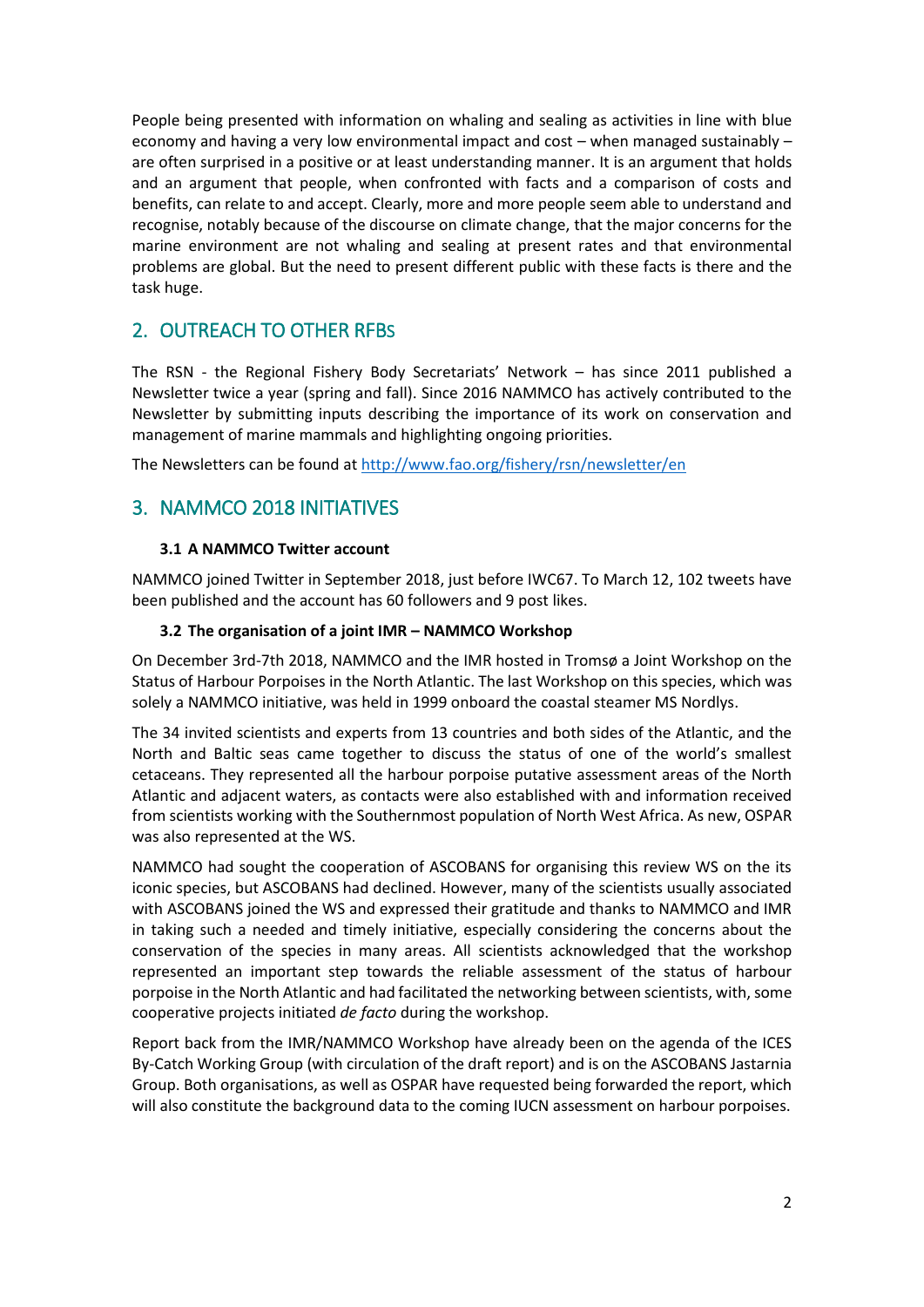#### **2.3 Marine Mammal Student Symposium**

There are several institutions in Tromsø involved in marine mammal research and dispersed through town (Department of Arctic Biology, Norwegian College for fishery science and K.G. Jebsen Centre for the Law of the Sea at UiT, the Institute of Marine Research, the Norwegian Polar Institute, various master programs). The master and PhD students conducting marine mammal related projects are divided between these institutes without much contact.

NAMMCO took the initiative of arranging a Marine Mammal Student Symposium, where marine mammal students including those at the Secretariat share their work and issues and make connections. The Symposium was co-arranged with the university.

The one-day Symposium was held 6<sup>th</sup> February 2019 and attracted over 60 attendees. A total of 15 students presented their work, including two participants from Oslo and Bergen. The presentations were divided into the sections "Threats", "Welfare/diet", "Law of the Sea", "Physiology" and "Movement/abundance". After the student presentations, group discussions took place on the following topics "What are the biggest challenges connected to your work?", "From all the talks given today, do you see any overlapping issues and/or potential for collaboration?" and "What do you imagine doing when you finish your current project/studies?". The day ended with three lectures from experienced researchers: "NAMMCO and International Law: What makes an organisation "appropriate" for the conservation and management of marine mammals?" by Cardiff University's Richard Caddell, "Responsible whale watching?" by UiT's Anniken Førde, and "Ongoing research on walrus, beluga and bowhead whales" by the Norwegian Polar Institute's Christian Lydersen.

The students were very satisfied with the Symposium, as confirmed by a feedback survey, and thought it should become an annual event.

## 4. SUMMARY OF ACTIVITIES ON SOCIAL MEDIA

Since the last Council meeting in March 2018, the activities on NAMMCO social media have taken quite a leap forward, both on the website and Facebook and with the addition of a Twitter account in September.

#### **4.1 NAMMCO.no**

Between 1<sup>st</sup> April 2018 and 10<sup>th</sup> March 2019, the website has had 9 131 users, 8 994 (85.8 %) of whom were new users. More than half of the users find the website through a search engine, while about a quarter get there directly. Facebook referred about 10% of users, which is a significant decline from last year. Of other notable referrals, the New York Times has referred 76 users, fao.org has referred 52 and Wikipedia 50.

Computers are still the main tool used to access the website, with less than a third of users being on mobiles, a slight decrease from last year.

The top countries visiting the website remain fairly the same, although in a slightly different order than last year. The US is still on the top, followed by Norway and the UK. Interestingly, Greenland now is the  $8<sup>th</sup>$  top country visiting the website, moving up from last year's spot number 13.

The intriguing difference between Facebook and the website observed last year, with Facebook followers were mostly men (53%), whereas web users tended to be women (64%) has vanished with gender equality on both media.

Some of the most popular pages are the marine mammals and news pages, as well as the library and individual species pages. This suggests that people are also using the website as a general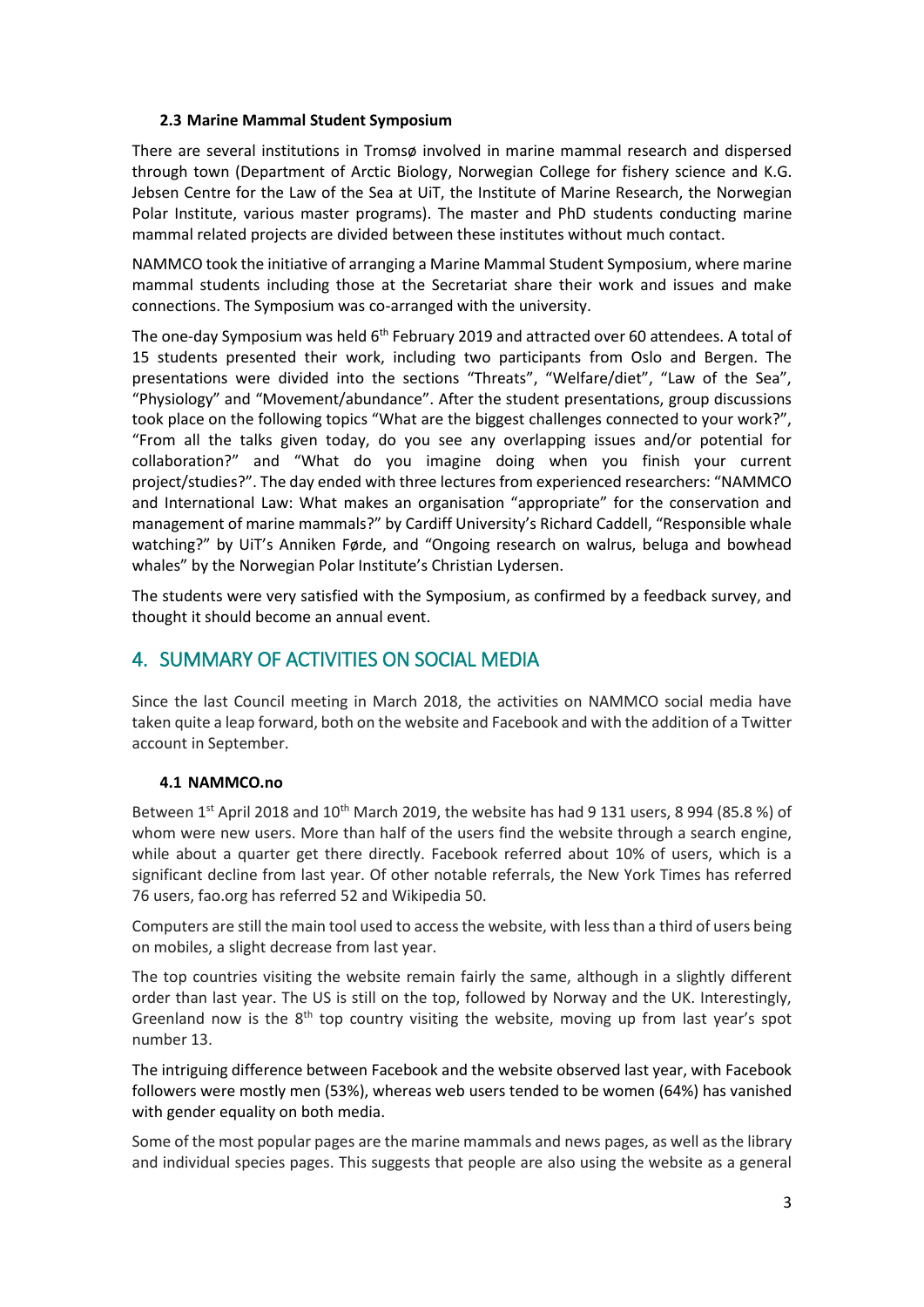source of information, and not only internal information related to meetings. This might also be confirmed, with as last year, a peak in the age class 25-34.

See the NAMMCO.no summary status on page 6 for more details.

#### **3.2 Facebook.com/nammco.no/**

The top Facebook posts of this year reached between 1 600 and 9 200 - see below the NAMMCO.no summary status). These posts include posts on climate change and plastic pollution, as well as a post about Japan leaving the IWC. The top post was the only boosted post, about the finalisation of Volume 10 of NAMMCO Scientific Publications.

In November and February NAMMCO hosted events that were open to the public, and these two events naturally reached a lot more people than the closed events NAMMCO usually hosts, with a reach of 10 400 and 4 400 people. Both events were promoted through the University of Tromsø's channels, and one of them were also promoted through the Norwegian Institute of Marine Research's and Fram Centre's channels. The closed events reached only between 9 and 204 people. This indicates that hosting public events attract the interest of people, and also that it is important to use other channels when promoting an event, not relying only on NAMMCO's Facebook followers.

See the Facebook summary status on page 7 for more details.

#### **4.2 Twitter.com/NAMMCO\_sec**

NAMMCO joined Twitter in September 2018, just before IWC67. To March 12, the account has 60 followers and 9 post likes, and tweets and re-tweets totalise 102.

The five top tweets include only one with external content (posting of a magazine article), the others are related to NAMMCO activities, like the Marine Mammal Student Symposium (postevent tweet with 27 276 impressions) and the publication of reports. The highest number of retweets on a post is 358.

See the Twitter summary status on page 8 for more details.

#### **4.3 Changes to the website – a more user friendly interface**

The website has undergone some changes to make it more user friendly.

- Previously, meeting documents were hidden under the old "login" menu item and were not easy to find, unless visitors knew exactly what they were looking for. The name "login" also implied that a user account was needed, which was not the case. The menu item "meetings" was created, with submenus and overview pages for easy navigation.
- The front page of the Library looked cluttered with many items. Items belonging together were therefore put on subpages to organise the front page and make everything fit in one window without having to scroll.
- The reports from the SC Working Groups and Workshops/Symposia were split on two separate pages, and a separate also split on different pages according to themes. This makes it easier to find relevant reports when the year of meetings is unknown.
- Lastly, links to relevant reports and meeting documents were added to the individual species pages and also to the by-catch page, to make it even easier to find NAMMCO work related to specific information.
- The plan is also to incorporate the catch database in searchable format on the website.

For more details of the changes already incorporated, see pages 9-11.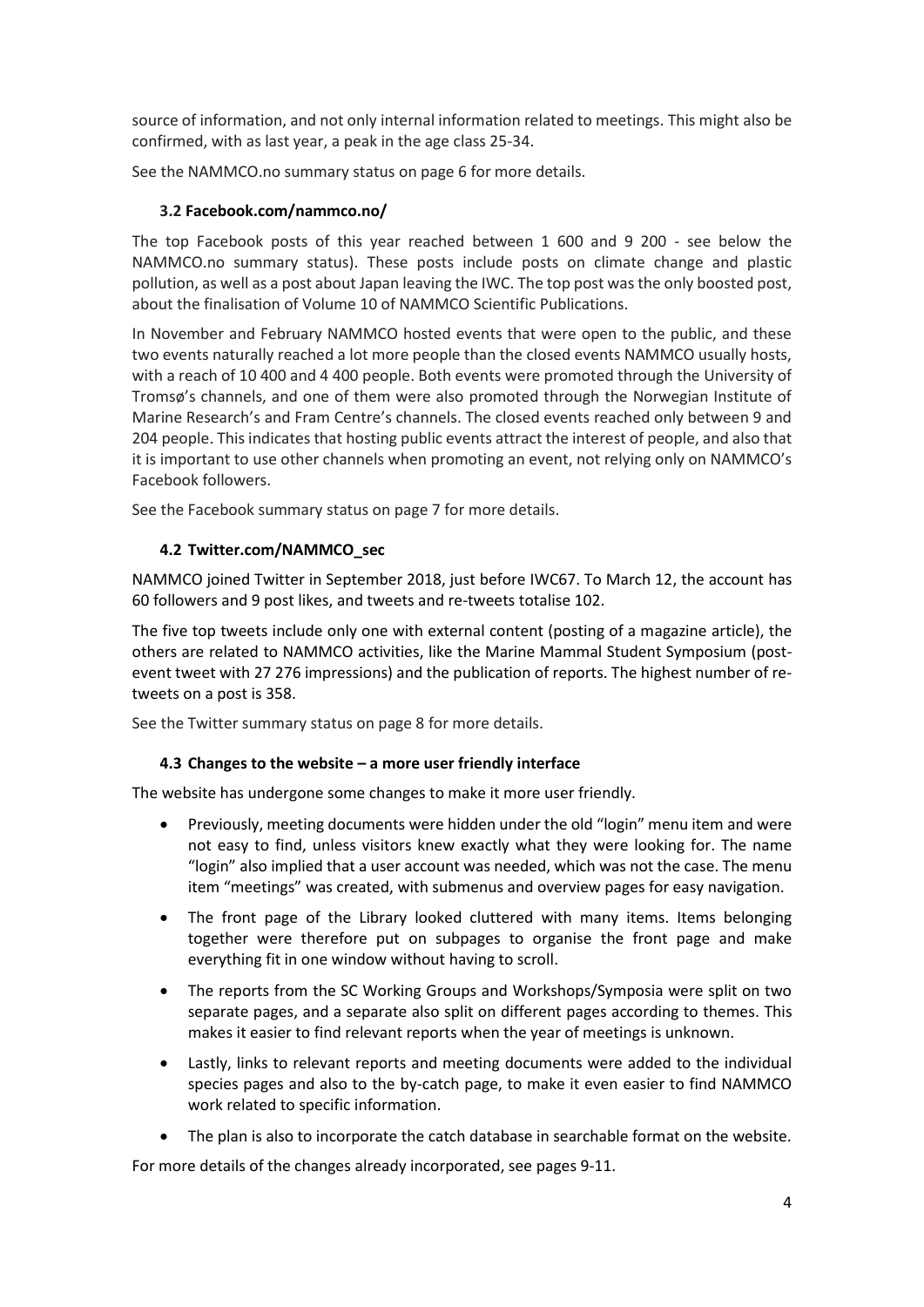# **NAMMCO.NO WEBSITE**



## **Web users by country:**

|  | <b>Unique users:</b> |  |
|--|----------------------|--|
|  |                      |  |

| $2017:$ (1 Sep – 31 Dec) | 1363 |
|--------------------------|------|
| $2018: (1 Jan - 1 Mar)$  | 1960 |
| 2018: (1 Mar - 31 Aug)   | 3729 |
| $2018:$ (1 Sep - 31 Dec) | 3908 |
| 2019: (1 Jan - 10 Mar)   | 2303 |
|                          |      |

**Women:** 50.3 %

| <b>IIIYUG USGI 3.</b>     |        |      | US                   | 24.1% | <b>Most popula</b> |
|---------------------------|--------|------|----------------------|-------|--------------------|
| $2017:$ (1 Sep – 31 Dec)  |        | 1363 | <b>Norway</b>        | 10.3% |                    |
|                           |        |      | UK                   | 8.4%  | Front page         |
| $2018:$ (1 Jan – 1 Mar)   |        | 1960 | Canada               | 6.7%  | About us           |
| $2018:$ (1 Mar – 31 Aug)  |        | 3729 | Japan                | 5.4 % | Library            |
| $2018$ : (1 Sep – 31 Dec) |        | 3908 | <b>Denmark</b>       | 4.8%  | <b>Marine mamm</b> |
|                           |        |      | <b>Australia</b>     | 3.0%  | Calendar           |
| $2019:$ (1 Jan – 10 Mar)  |        | 2303 | Greenland            | 2.5 % | <b>Narwhal</b>     |
|                           |        |      | Iceland              | 2.4%  | <b>News</b>        |
|                           |        |      | <b>Faroe Islands</b> | 1.5 % | <b>Fin whale</b>   |
| Men:                      | 49.7 % |      | Russia               | 1.1%  |                    |
|                           |        |      |                      |       |                    |

#### **Most popular pages:**

| <b>Front page</b>     | 7291 |
|-----------------------|------|
| About us              | 2541 |
| Library               | 2013 |
| <b>Marine mammals</b> | 1431 |
| Calendar              | 982  |
| <b>Narwhal</b>        | 890  |
| <b>News</b>           | 880  |
| <b>Fin whale</b>      | 768  |

## **Age distribution:**



## **How did they find NAMMCO?**

| Organic search | 56.4 % |
|----------------|--------|
| <b>Direct</b>  | 23.2 % |
| Social media   | 10.5 % |
| Referral       | 9.8%   |

## **Which devices?**

| Computer      | 64.5 % |
|---------------|--------|
| Mobile        | 28.6 % |
| <b>Tablet</b> | 6.9%   |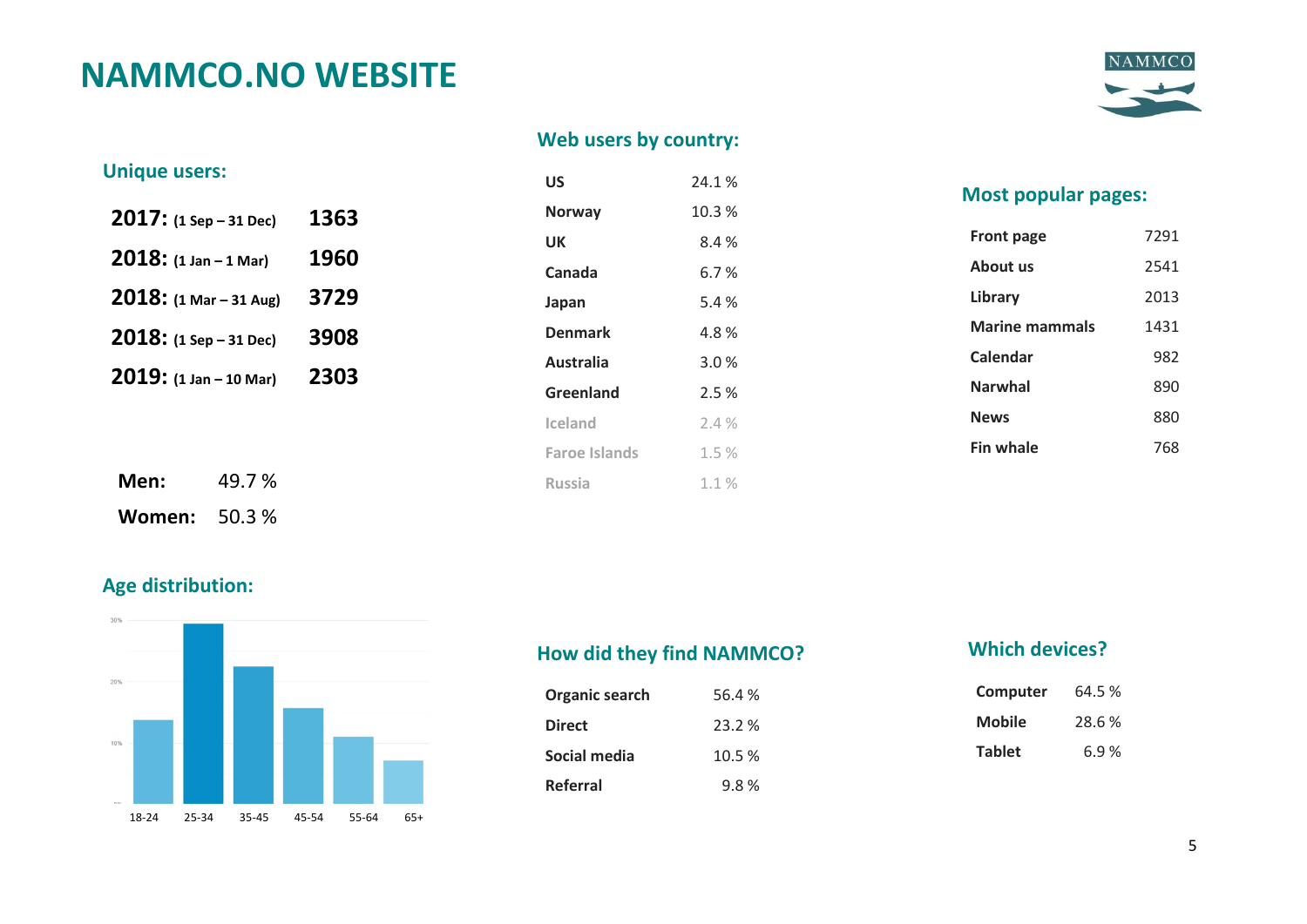# **Total Facebook page likes:**



| 2017: (1 March)                                                       | 572 |        |      |                |                                       |                               |     |
|-----------------------------------------------------------------------|-----|--------|------|----------------|---------------------------------------|-------------------------------|-----|
| $2018:$ (1 March)                                                     | 722 | Men:   | 50 % |                | <b>Average NAMMCO post reach: 379</b> | Top 10 page likes by country: |     |
| 2019: (1 March)                                                       | 846 | Women: | 48 % |                |                                       | Faroe Islands                 | 223 |
|                                                                       |     |        |      |                |                                       | Denmark                       | 136 |
|                                                                       |     |        |      |                |                                       | Norway                        | 129 |
| Most liked post between April 2018 and March 2019:                    |     |        |      |                |                                       | Greenland                     | 100 |
|                                                                       |     |        |      |                |                                       | UK                            | 49  |
| Meet Dr Fern Wickson - NAMMCO's new Scientific Secretary! (207 likes) |     |        |      |                |                                       | Iceland                       | 38  |
|                                                                       |     |        |      |                |                                       | France                        | 33  |
| <b>Event reach and responses:</b>                                     |     |        |      |                |                                       | Canada                        | 29  |
| Whales are Ecosystem Engineers - Fact or Fake? Free Lecture           |     |        |      | 10 400 reached | 272 responses                         | US                            | 11  |
| NAMMCO Marine Mammal Student Symposium                                |     |        |      | 4 400 reached  | 101 responses                         | Sweden                        | 9   |
|                                                                       |     |        |      |                |                                       |                               |     |

## **Top posts between April 2018 and March 2019:**

| 30/08/18 | And it's finished! $\bullet$ https://nammco.no/topics/august-30-2018-nammco-presents-volume-10-scientific-publications-series/                                                                                                                                                                                                                                                                                                                                                                                                                                                                | 9 209 reached (boosted) |
|----------|-----------------------------------------------------------------------------------------------------------------------------------------------------------------------------------------------------------------------------------------------------------------------------------------------------------------------------------------------------------------------------------------------------------------------------------------------------------------------------------------------------------------------------------------------------------------------------------------------|-------------------------|
| 26/10/18 | "When the symbol gets bigger than the region itself and people don't realize that the polar bear is just one piece of a whole diverse<br>web of life in the Arctic, then it can become almost a barrier," - especially when the polar bear itself is not threaten of extinction<br>at all and its worse threat is not hunting in the Arctic but Climate Change brought to the Arctic. A very interesting article.                                                                                                                                                                             | 2405 reached            |
| 31/01/19 | Allez Goby ;-) Let's make a whale as well.                                                                                                                                                                                                                                                                                                                                                                                                                                                                                                                                                    | 1905 reached            |
| 26/12/18 | Japan announces it leaves the IWC. https://www.bbc.com/news/world-asia-46682976                                                                                                                                                                                                                                                                                                                                                                                                                                                                                                               | 1830 reached            |
| 26/04/18 | Update from the IMR March 2018 harp and hooded seals survey "When we counted harp and hooded seals in the West Ice<br>(Greenland Sea) in March 2018 we came across a huge ice pan, perfect for a short and intensive soccer match. Much more fun than<br>the champions league. Note the armed guard, constantly looking for polar bears! The survey was successful – now we are analysing<br>the images to get the abundance of harp and hooded seal pups in the area in 2018." Tore Haug, Research Group Marine Mammals,<br>Havforskningsinstituttet / Institute of Marine Research, Tromsø. | 1643 reached            |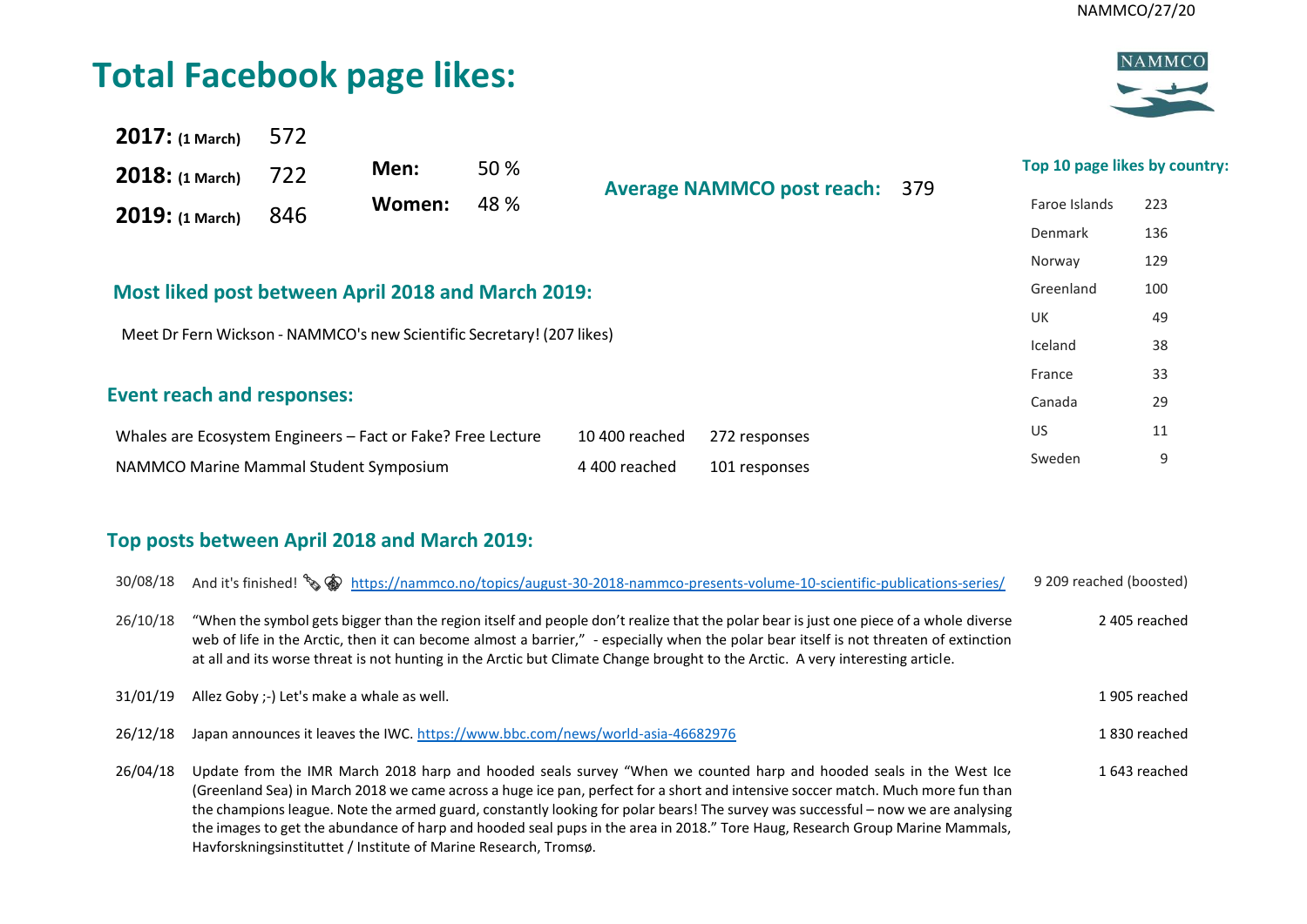NAMMCO

### **12 March 2019**

| <b>Total Tweets:</b>            | <b>102</b> | <b>Users by country:</b> |      |        |      |
|---------------------------------|------------|--------------------------|------|--------|------|
|                                 |            | US                       | 27 % |        |      |
| <b>Total Twitter followers:</b> | 60         | UK                       | 24 % | Men:   | 46 % |
| <b>Total Twitter likes:</b>     | q          | Canada                   | 12%  | Women: | 54 % |
|                                 |            | Norway                   | 8%   |        |      |

## **Top tweets**

| 07/02/19 | Amazing event held yesterday in collaboration with @UiTromso. The Marine Mammal Student<br>Symposium brought together MSc a PhD candidates to discuss their work, make connections and<br>contribute to the study of #marinemammals. Thank you to all those who attended!!<br>pic.twitter.com/0KqQmRX7We                                                                       | 27 276 impressions | 47 total engagements<br>3 retweets<br>7 link clicks   |
|----------|--------------------------------------------------------------------------------------------------------------------------------------------------------------------------------------------------------------------------------------------------------------------------------------------------------------------------------------------------------------------------------|--------------------|-------------------------------------------------------|
| 05/02/19 | Marine Mammal Student Symposium held tomorrow in Blix-salen, Arctic Biology Building, @UiTromso<br>Presentations on current work with #marinemammals, ranging from biology to legislation, Followed by<br>evening event with guest speakers and refreshments: https://nammco.no/topics/1-february-2019-<br>nammco-marine-mammal-student-symposium/  pic.twitter.com/ztBCJDs6IX | 11836 impressions  | 28 total engagements<br>2 retweets<br>1 link click    |
| 19/02/19 | Over the past eight years, researchers have seen more than 20 killer whales trapped by ice.<br>https://www.hakaimagazine.com/news/killer-whales-are-expanding-into-the-arctic-then-dying-as-the-<br>ice-sets-in/  via @hakaimagazine                                                                                                                                           | 4 213 impressions  | 46 total engagements<br>12 retweets<br>16 link clicks |
| 17/01/19 | The report of the 25th #NAMMCO Scientific Committee meeting is now available on our website. In<br>November, scientists from NAMMCO member states and observers met to discuss #marinemammals in<br>the #northatlantic Follow the link to read the full report: https://nammco.no/topics/17th-january-2019-<br>report-of-the-scientific-committee/                             | 1501 impressions   | 27 total engagements<br>1 retweet<br>17 link clicks   |
| 02/01/19 | The holiday season is officially over, and we're starting off the new year by publishing the final report of<br>October's By-catch Working Group meeting, to be found here: https://nammco.no/topics/sc-working-<br>group-reports/                                                                                                                                             | 592 impressions    | 6 total engagements<br>1 retweet<br>2 link clicks     |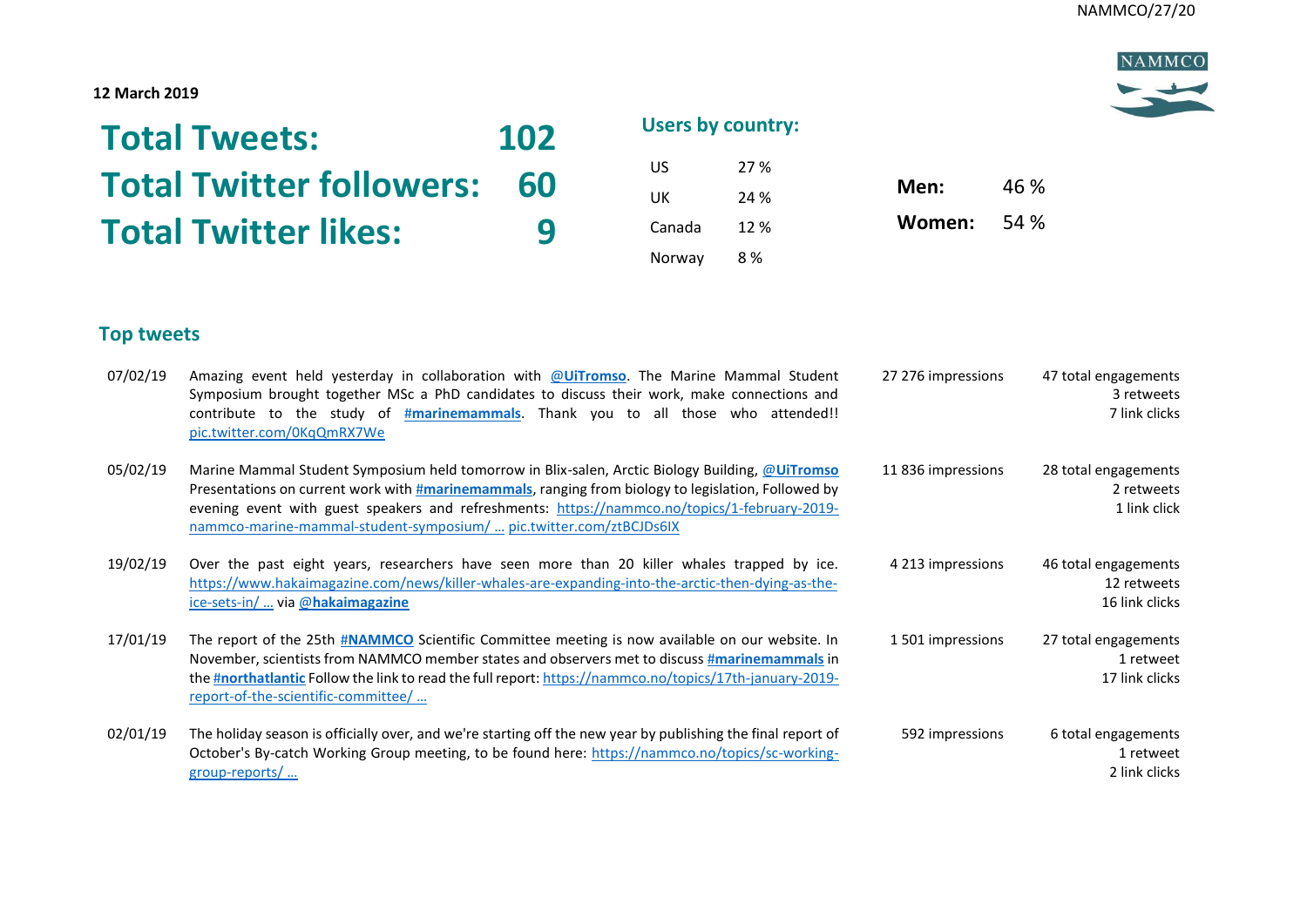## **Website changes – making it more user friendly**

 $\Omega$ 

**MEETINGS** 

#### **"Meetings" replaced "Login"**

ABOUT NAMMCO

MARINE MAMMALS

To make it easier to find meeting documents, a new menu item with submenus was created. For the Scientific Committee and the Committee on Hunting Methods, each meeting type is separated on different pages. Meeting documents are sorted by year in an expandable accordion, and separate passwordprotected pages contain the documents that are not public. Each calendar event links to the appropriate meeting documents, and the different library report pages link back to the respective meeting documents.



LIBRARY

#### SCIENTIFIC COMMITTEE MEETING DOCUMENTS





Figure 1: New "Meetings" menu. The Meeting occuments – Scientific Committee Meeting Documents – sub page. Figure 3: Harbour Porpoise Working Group meeting documents.

#### HARBOUR PORPOISE WG

will find the meeting documents of past and upcoming meetings of the NAMMCO Harbour Porpoise Working Group. Some of these equire a password for access. Final reports are uploaded in the library.



具有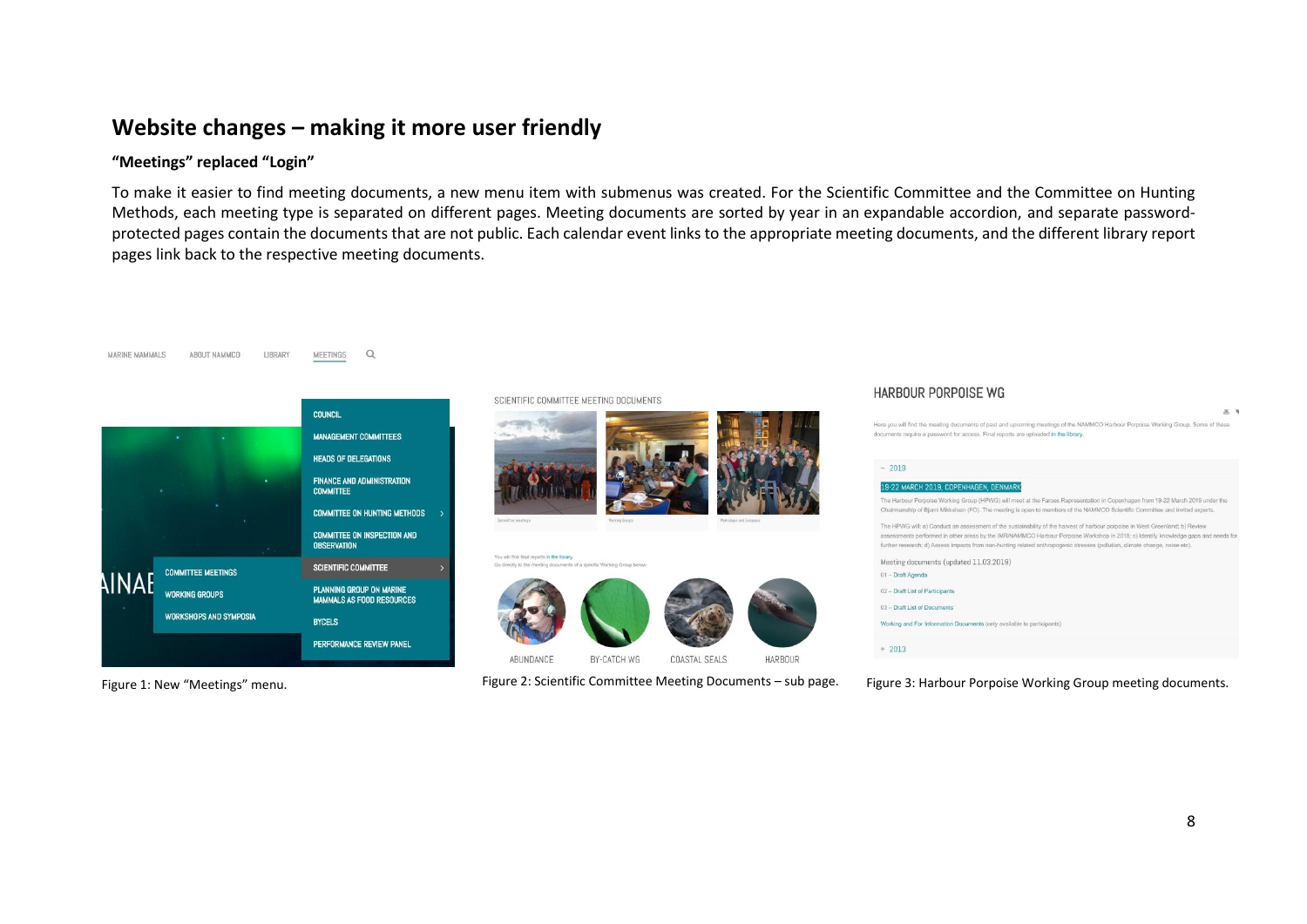#### **Changes to the Library**

To unclutter the front page of the Library, some items were grouped on subpages, leaving only 12 items on the front Library page. For instance, the Committee on Hunting Methods subpage now contains Committee reports, Expert Group and Workshop reports, Guidelines for shooting trials, Hunting Manuals and Protocols. For the Scientific Committee, the Working Group and Workshop/Symposia reports were separated on two different subpages (as one chronological list for each type), as well as grouped under theme. This means that one report can be found under several places, for instance will the report from the Fin Whale Assessment Planning Meeting in 2004 be found both under "Minke and Fin Whales" and "Assessments". This makes it easier to find reports when you only know the theme, and not the meeting year.



**SCIENTIFIC COMMITTEE - REPORTS** 



Go directly to the Working Group Workshop and Symposia reports sorted by theme here





Figure 4: New Library front page entional resume of Figure 5: Scientific Committee Reports – New Library subpage. Figure 6: Reports related to minke and fin whales.

| Light and will like the mount of floods and windershop uppoint telephone to statute and illu witalists.                                                   |
|-----------------------------------------------------------------------------------------------------------------------------------------------------------|
| 2006                                                                                                                                                      |
| Ad Hoc Working Group: Are Fin Whales in the Central North Atlantic Appropriately Listed in CITES Appendix 1?, November 2006, Reykjavik,<br>loaland        |
| Joint NAMMCO/IWC Scientific Workshop on the Catch History, Stock Structure, and Abundance of North Atlantic Fin Whales, March 2006,<br>Revkjavík, loeland |
| 2005                                                                                                                                                      |
| Fin Whales Working Group, October 2005, Oslo, Norway                                                                                                      |
| 2004                                                                                                                                                      |
| Fin Whale Assessment Planning Meeting, October 2004, Oslo, Norway                                                                                         |
| 2003                                                                                                                                                      |
| Minke and Fin Whales Working Group, November 2003, Copenhagen, Denmark                                                                                    |
| 2000                                                                                                                                                      |
| North Atlantic Fin Whales Working Group, May 2000, Torshavn, Faroe Islands                                                                                |
| 1999                                                                                                                                                      |
| North Atlantic Fin Whales Working Group, April 1999, Copenhagen, Denmark                                                                                  |
| 1997                                                                                                                                                      |
| Marking Group on the Dale of Minim Marker, Unser Capte and Unaded Capte in Mark Atlantic Experiences: March 1007, Transan, Marcura                        |

MINKE AND FIN WHALES

 $M = 98$